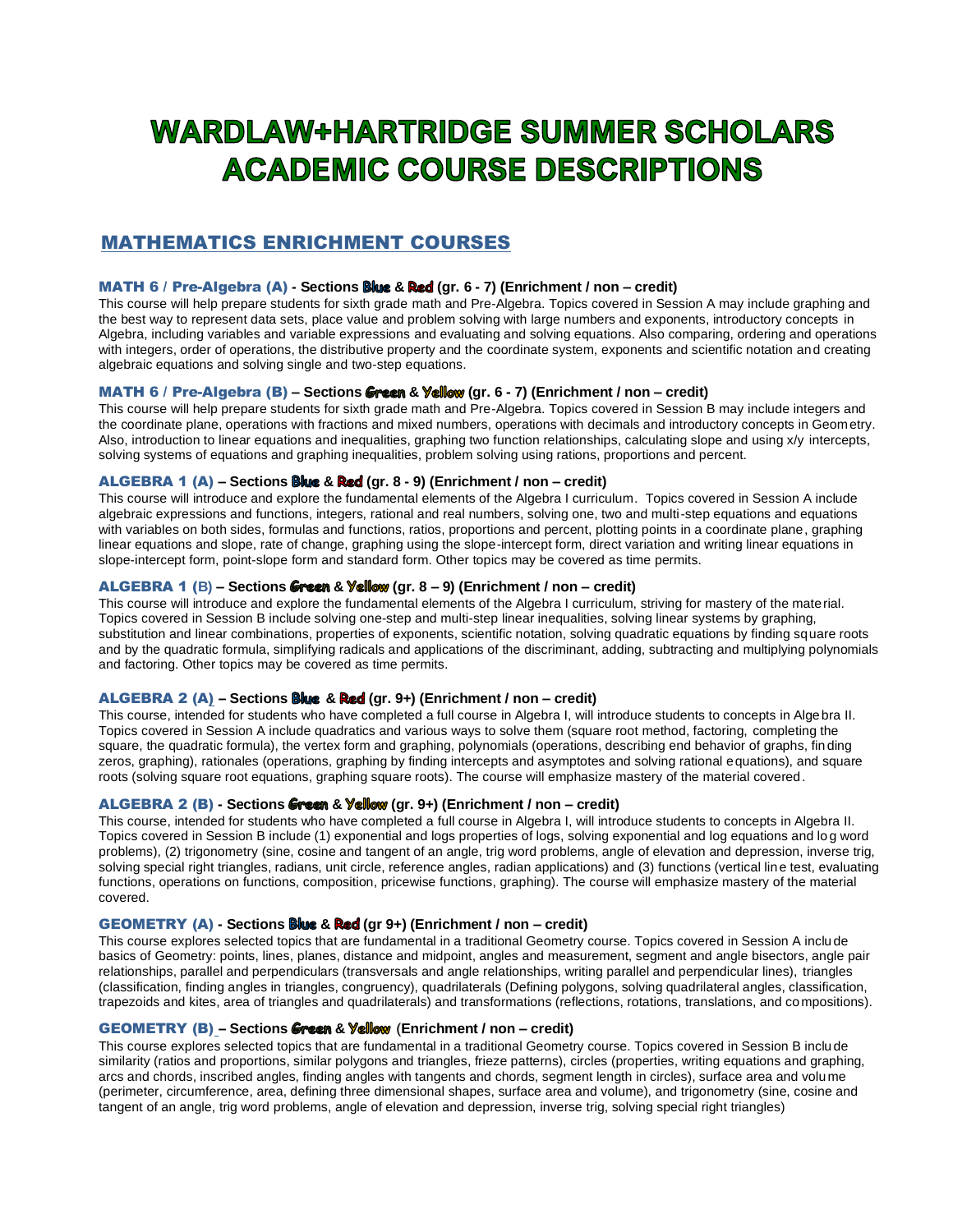# **WARDLAW+HARTRIDGE SUMMER SCHOLARS ACADEMIC COURSE DESCRIPTIONS**

### ENGLISH AND WRITING ENRICHMENT COURSES

**Please Note: The courses in the English and Writing sections are independent of each other and can be taken separately or together. The descriptions are the same but, except for where indicated, each section will cover different novels or writing assignments.**

#### THE ART OF READING 6 - 7 – **Sections and/or (gr. 6 - 7) (Enrichment / non – credit)**

Two goals of the class will be to increase students' enjoyment of reading and to prepare them for more difficult Middle School assignments. Students will read and analyze various forms of literature, including a significant novel. The focus of the class will be on comprehension, and literary concepts such as theme, characterization, irony, and metaphor. Also analyzing literature and various forms of informational writing, and dissect a variety of literary genres

#### THE ART OF READING 8 - 9 - Sections Blue and/or **Green** (gr. 8 - 9) (Enrichment / non - credit)

This course is intended to enhance the student's understanding, comprehension and enjoyment of literature. They will become more adept at identifying themes and interpreting characterization and figurative language. Readings may include a significant novel, poetry, short stories, drama, and analytical essays. Students will write several papers based on the works of literature they are reading, and time will be devoted to exploring essay structure and developing a strong academic voice.

#### THE ART OF READING 10 - 11 - Sections **Blue** and/or **Green** (gr. 10 - 11) (Enrichment / non - credit)

 This course is designed to instill the higher-level reading comprehension skills students are tasked with in high school, university and beyond. They will build on the skills of theme, characterization and analysis begun in the lower grades as they begin to deeply critique classical and contemporary works of literature, including novels, poetry, short stories and non-fiction essays and memoirs. This study will incorporate both academic discussions and debates with peers as well as the composition of essays and papers written with an eye to critical academic discourse.

#### **WRITING EXCELLENCE 6 - 7** - Sections **Red** and/or **Yellow** (gr. 6 - 7) (Enrichment / non - credit)

This course will expose students to a variety of core tools for the development of strong writing skills. With an emphasis on writing style, clarity, and analysis, students will also practice sentence construction, quotations and dialogue, similes and metaphors, and other writing conventions. We will also focus on brainstorming, idea generation, organization techniques, grammar, compositional risk, vocabulary development and style.

#### WRITING EXCELLENCE 8 - 9 - Sections Red and/or  $\text{Vellow}$  (gr. 8 - 9) (Enrichment / non – credit)

The objective of this course is to learn and polish the skills needed to write high quality analytical essays of the type assigned in English and History classes in high school and beyond. Skills to be addressed include composing effective thesis statements and paragraphs, organizing the essay, acquiring and using supporting evidence and arguments, and editing/rewriting techniques. Although not a primary focus of in-class instruction, grammar and usage problems will be addressed.

#### WRITING EXCELLENCE 10-11 - Sections **Red** and/or **Yellow** (gr. 10-11) (Enrichment / non – credit)

In this course, students will develop and refine the skills needed for effective writing at the high school level and beyond. These skills include organizing the written work, stating and defending a thesis, analyzing and using supporting evidence, and suc cessful editing and rewriting. The essentials of grammar and usage will be reviewed and reinforced as needed. Students will work on analytica l, research, persuasive, and creative pieces of writing. Additionally, students will brainstorm, draft and revise a personal essay that they may use as part of a college admission application.

### STEM AND ROBOTICS COURSES

#### **STEM CLASS 6-10 - Sections Blue and/or Green (gr. 6-10) (Enrichment / non – credit)**

This class is a hands-on experience for those who love to experiment and investigate new things. We will be working on defining problems, thinking up solutions and testing designs while analyzing data. There will be no letter grades for this class but a threeweek comment will be given.

#### ROBOTICS CLASS 6-10 **– Sections and/or (gr. 6-10) (Enrichment / non – credit)**

This class will introduce you to the fundamentals of programming a robot. You will build a robot and learn to debug your code as you program your robot to move, lift objects and use sensors. No prior coding experience needed.